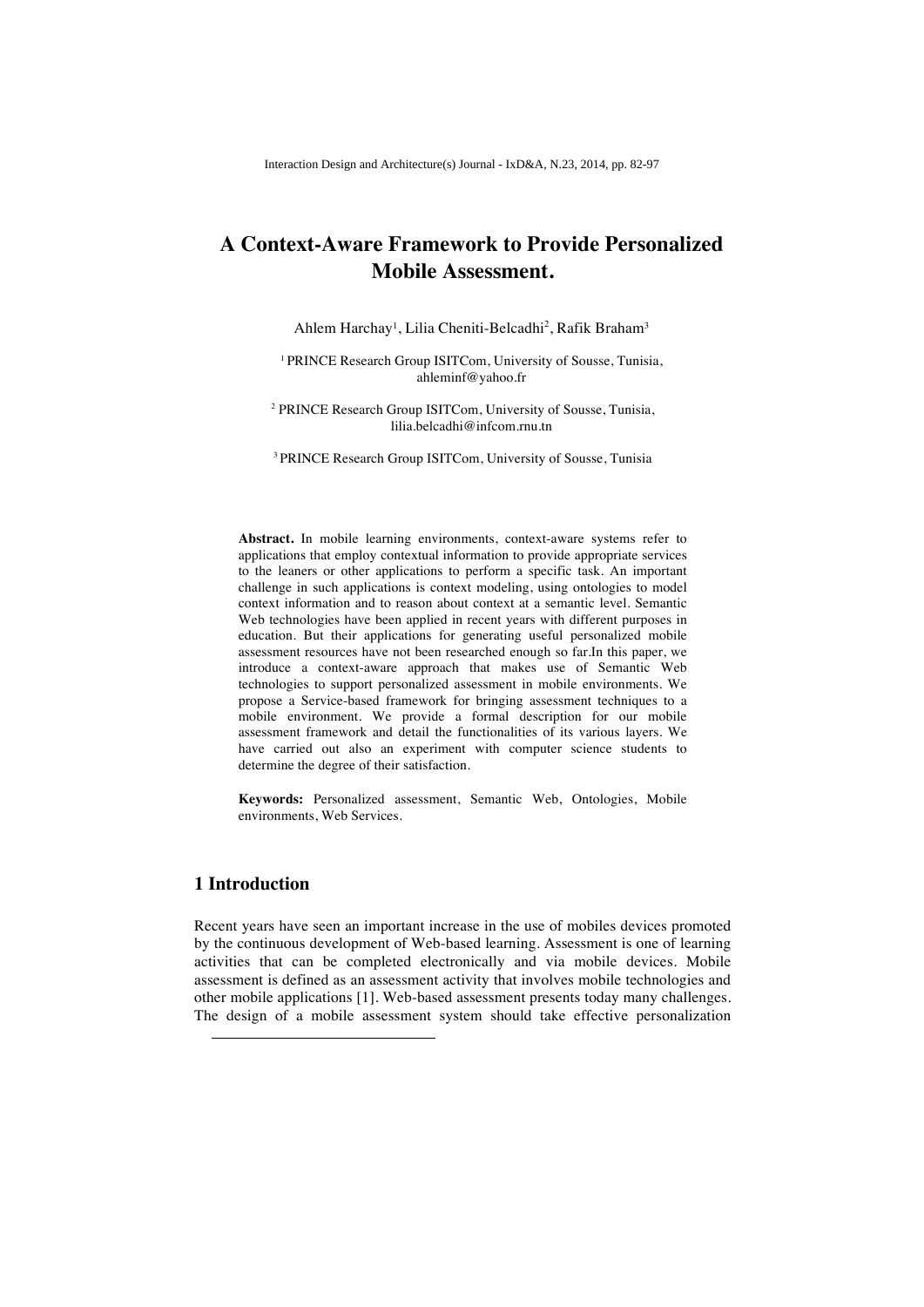approaches to provide learner orientation efficiently. Moreover, this task becomes exhausting if the learner has a large amount of questions. Nevertheless, providing learners with personalized mobile assessment tests may be considered as an important issue given the need for learners in a mobile environment. Therefore, it requires the development of new methodologies for supporting such process.

On the other hand, context-aware mobile learning is an important requirement for next generation intelligent e-learning systems. The goal of many research works in this field is to develop mobile environments capable of providing useful learning and assessing resources on demand, anywhere, in a learner-driven context and on a learner's schedule. Context-aware mobile learning is considered as an important requirement for effective design of e-Learning systems. It is particularly important in m-Learning because the application of mobile learning context is highly dynamic [2]. Context-aware application in mobile environment can adapt operation to the current context and be more effective. Works have gone into developing infrastructures that enable applications to be context aware (see for example [4] and [5]).

In this research work, we focus on describing our vision of a generic personalized mobile assessment framework enabling assessment personalization in a mobile environment. In this framework, ontologies are used to model context. Alternatively, a Web Services-based framework illustrating the main functionalities of the personalized mobile assessment is investigated. The architecture integrates independent mobile assessment and personalization services without the need of centralized control.

The remainder of this paper is structured as follows. Section 2 gives an overview of our proposed framework. Section 3 describes our proposal in the assessment context layer. The assessment resources layer is presented in section 4. Section 5 describes the semantic layer and reveals the validity of our framework by illustrations of use. Section 6 presents the experiments that we have carried out. Section 7 discusses some related works and Section 8 summarizes the main results and gives some directions for ongoing and future work.

# **2 PMAF: A Personalized Mobile Assessment Framework**

The need for managing context information impels the incorporation of facilities to deal with learner's needs in mobile assessment situations [6]. Learners are different in their abilities, needs, and profiles. These variances should be taken into consideration when designing an intelligent assessment process. In mobile environments, selfassessment is an effective strategy to help learners perform self-regulated learning.

To achieve this objective, we propose a framework that supports the development, description and publication of personalized mobile assessment resources. Our goal is to offer relevant and suitable information depending on the user's particular context. Thereby, personalized mobile assessment utilizes mobile Web-based services framework to deliver assessment resources. It allows to generate automatically assessment questions and to receive corresponding responses. The framework implements a pragmatic use of Web Services and semantic Web technologies. Indeed,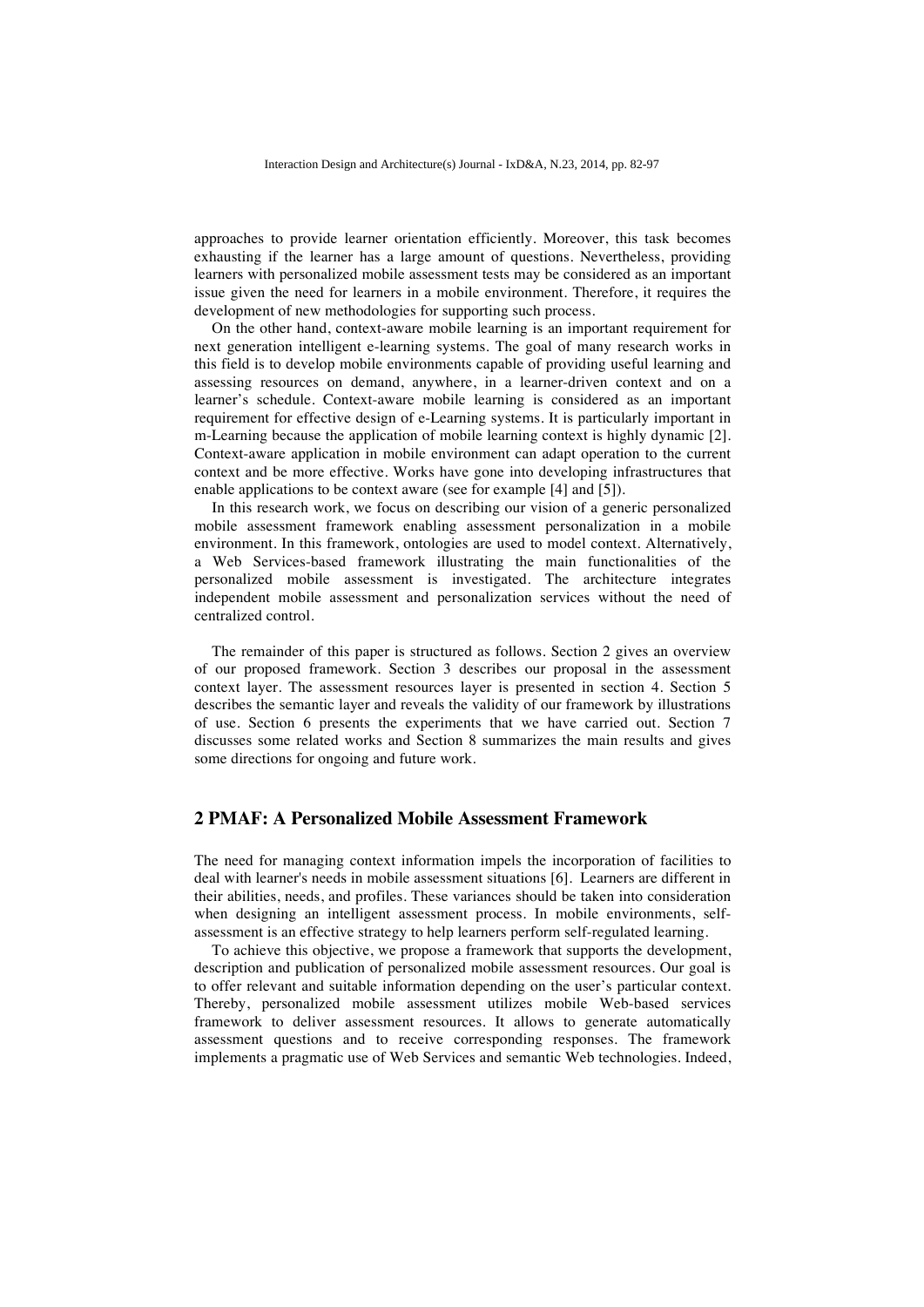Web services provide access to various data repositories, compose and invoke other Web services. Ontologies are also used to search and to select appropriates assessments resources relevant to learner's profile and skills.

Figure 1 illustrates an overview of our framework main layers. Each one describes our proposal to a given stage of the personalized mobile assessment tests generation.



**Fig. 1.**. Personalized Mobile Assessment Framework main Layers.

The proposed framework consists of three layers:

- *Assessment Context Layer*: interacts with learners via portals.
- *Semantic Layer*: contains a core system and has three sub-Layers: (1) Mobile Assessment Context acquisition, (2) Mobile Assessment Reasoning, and (3) Mobile Assessment List Delivery.
- *Assessment Resources Layer*: contains reasoning rules and modeling ontologies.

The following sections will concentrate on a detailed description of each layer.

# **3 Assessment Context Layer**

Assessment Context Layer is the main gate of the system with learners. It is responsible for preparing dynamic output and calling the suitable web page to display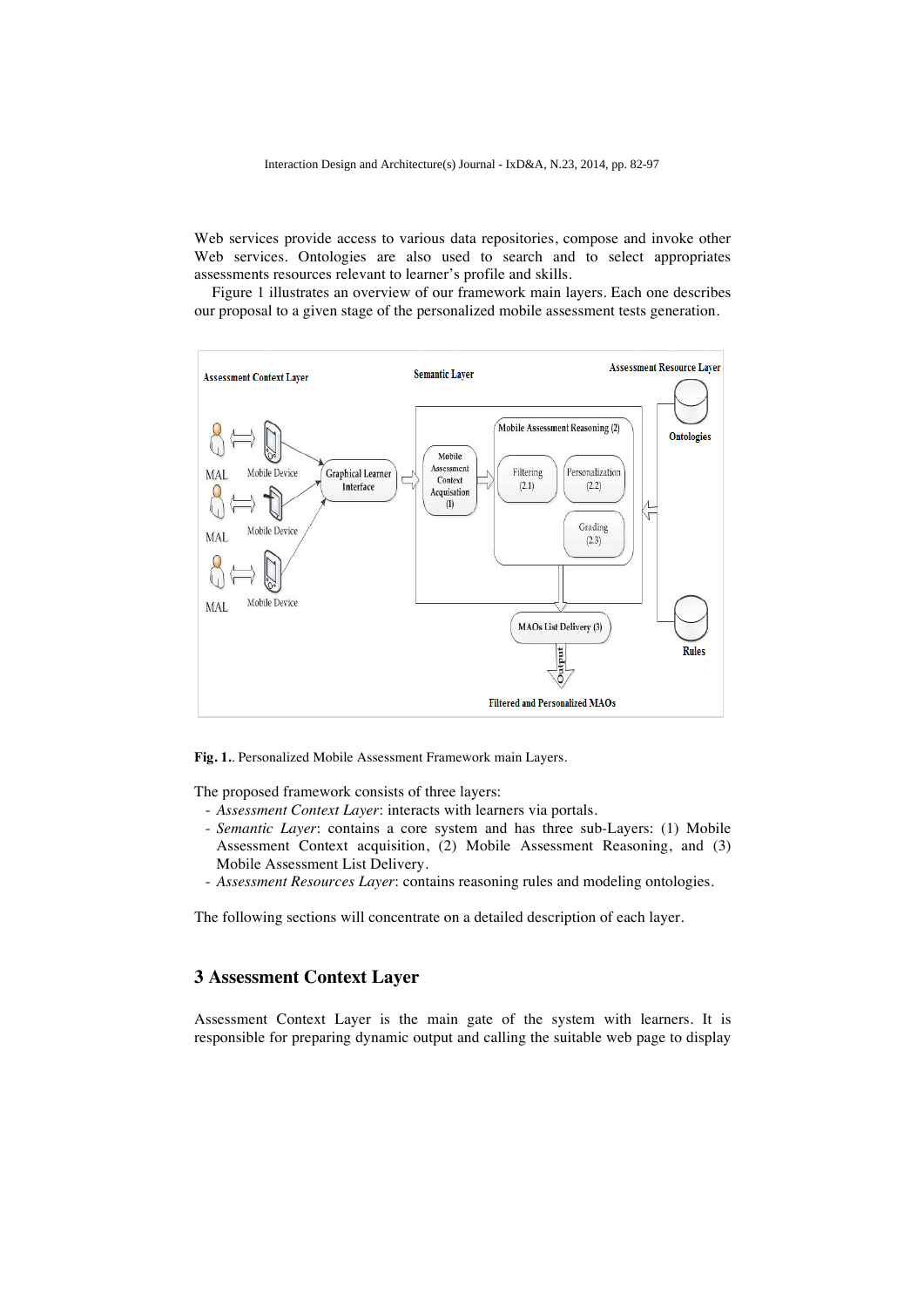data. This layer creates the interface description on a request received from the learner based on the available assessment context dimensions.

For more details, we present a use case scenario to motivate our work and to illustrate information captured by the Assessment Context Layer.

Consider the following situation: a student is on **the bus** on her way to the campus and decides to take advantage from this idle time and uses her **iPhone** to connect to PMAF. The learner interacts with a learner interface where he/she specifies the assessment activity topic (**Object Oriented Programing**), the related keywords (**class, object, and heritage**), the local type (**public noisy**), and the given time to solve questions **(30 minutes)**.

Assessment Context layer manages information data related to the learner profile (prerequisites and competence), the used device and the accessed GLI (Graphical Learner Interface). Figure 2 shows the learner interface allowing to access to the PMAF. The learner interface allows specifying required data to generate personalized mobile assessment tests. The Responsive Web Design is used as a Web design approach allowing web applications to provide an optimal viewing experience across a wide range of devices.



**Fig. 2.**. Graphical Learner Interface shown in several devices types.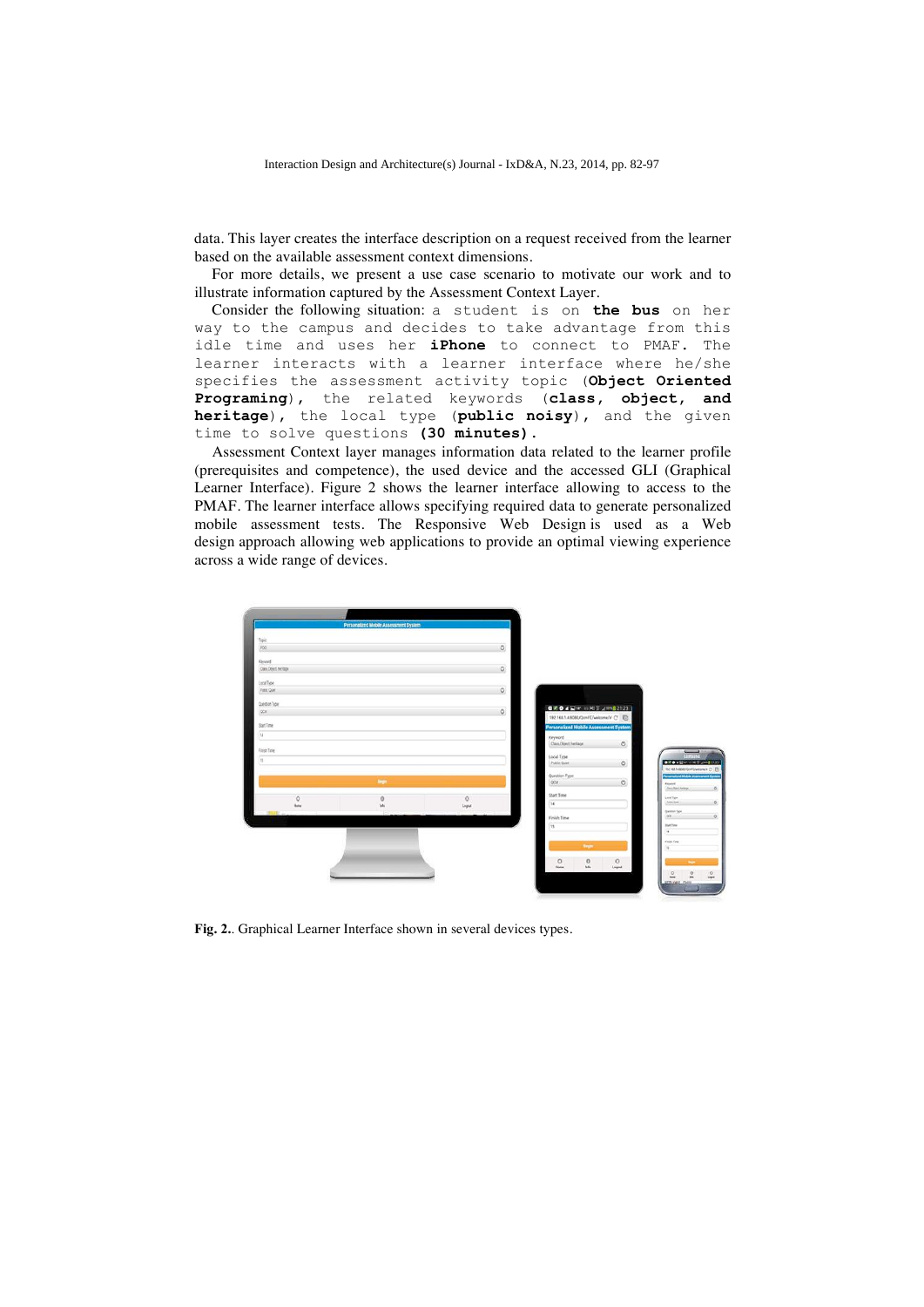### **4 Assessment Resource Layer**

The Assessment Resource layer contains used ontologies and logical rules. This layer communicates with the Semantic Layer to deliver personalized mobile assessment tests.

Based on the above use case scenario, we need to describe learner's Mobile Assessment Situation [6]. Therefore, to implement the semantics of PMAF, we propose a set of ontologies [8]:

- Mobile Assessment Object (MAO) ontology: it represents the metadata ontology. It provides the common structure of metadata to index the content of a mobile assessment object. The MAO ontology is inspired from IMS/QTI specification to model a MAO. It refers to the ALCoM-Core ontology to model MAO content [11].
- Mobile Assessment Learner (MAL) ontology: it is used to model a learner in a mobile environment. It is based on the use of IMS/LIP specification. It deploys also FOAF and SIOC ontologies in order to model learners' social dimension.
- Mobile Assessment Context (MAC) ontology: it provides contextual information that allows a learner to be described in a Mobile Assessment Situation.
- Mobile Assessment Portfolio (MAP) ontology: it contains information allowing to characterize assessment activities history and to save learners' interactions.
- Mobile Assessment Domain (MAD) ontology: it represents domain knowledge in which assessment activities will be applied.

Such ontologies include the knowledge that the learner has to acquire in a particular domain and provide the semantic context for the generation of mobile assessment.

In the following, we give details concerning the MAC ontology as it regroups MAO and MAL ontologies.

In literature, several definitions were attributed to the context notion. Our vision on context is oriented towards the definition given by Dey & al.: *Context is any information that can be used to characterize the situation of an entity. An entity is a person, place, or object that is considered relevant to the interaction between a user and an application, including the user and applications themselves* [18].

We understand context as description of learner's current situation, which is characterized by their identity, their prerequisites, their levels, the device they are using to access information, where they are at the moment, the assessment items, and any information relevant to these aspects. The MAC ontology defines characteristics related to the deployment of mobile assessment activities. It provides contextual information that allows a learner to be described in a Mobile Assessment Situation.

A Mobile Assessment Situation is a set of contextual information defined in a specific period of time:

#### **MAS = {MAC, Initial time, Final time}** with:

- MAC = {*MAL, MAO, spatial dimension, temporal dimension, mobile device*}.
- Initial time: start time of MAS.
- Final time: finish time of MAS.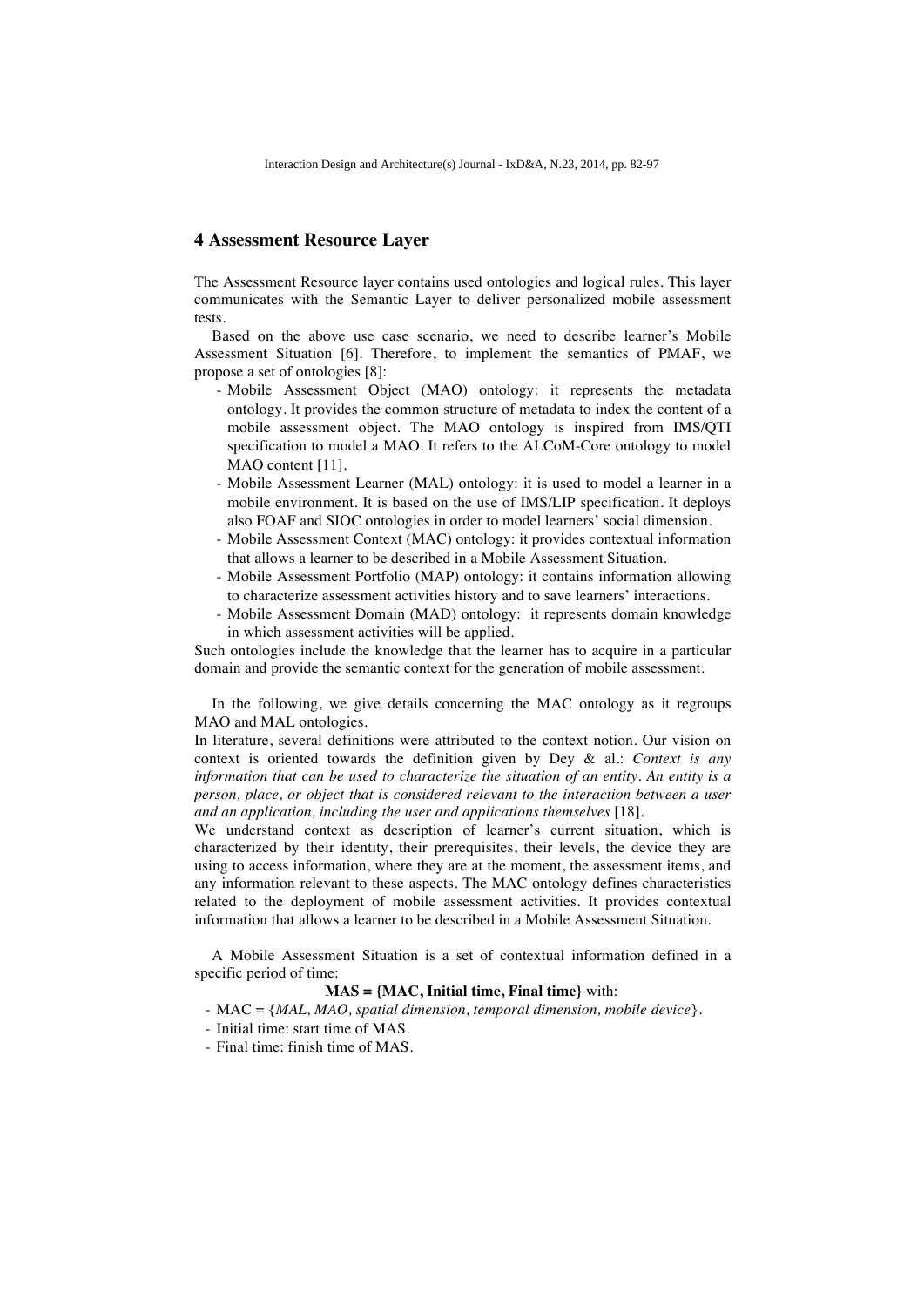As shown in Figure 3, MAC ontology is characterized by five essentials dimensions:

- *The temporal dimension*: to specify the start and the finish time of an assessment activity.
- *The spatial dimension*: to identify the assessment activity location.
- *The mobile device*: to detail the used device. The W3C's CC/PP (Composite Capability/Preference Profiles) specification [12] is used to model the device.
- *The Mobile Assessment Learner*.
- *The Mobile Assessment Objects*.

The Protégé tool is used to build the all ontologies used to implement the semantic of the framework. Figure 3 shows the Mobile Assessment Context ontology.

| $\mathbf{x}$<br>$\Box$<br>4 Ontology1345668444 (http://www.owl-ontologies.com/2012/8/22/Ontology1345668444.owl) - [C:\Users\hp 635\Desktop\FrameworkO   -<br><b>File</b><br>View<br>Reasoner Tools Refactor Window Help<br>Fdit |                                                                                                                      |  |  |
|---------------------------------------------------------------------------------------------------------------------------------------------------------------------------------------------------------------------------------|----------------------------------------------------------------------------------------------------------------------|--|--|
| $\bullet$<br>$\Leftrightarrow$<br>$\Rightarrow$                                                                                                                                                                                 | Ontology1345668444 (http://www.owl-ontologies.com/2012/8/22/Ontology1345668444.owl)<br>确<br>$\overline{\phantom{a}}$ |  |  |
| <b>Entities</b><br>Classes<br>Active Ontology                                                                                                                                                                                   | <b>Object Properties</b><br><b>Data Properties</b><br>OWLViz DL Query<br>Individuals<br>OntoGraf                     |  |  |
| Class hierarchy<br>Class hierarchy (inferred)                                                                                                                                                                                   | Annotations<br>Usage                                                                                                 |  |  |
| <b>DB08</b><br>Class hierarchy: MAC                                                                                                                                                                                             | Usage: MAC<br><b>MB08</b>                                                                                            |  |  |
| te-<br>⊠                                                                                                                                                                                                                        | Show: I this disjoints named sub/superclasses                                                                        |  |  |
| ▲<br>Thing                                                                                                                                                                                                                      | $\blacktriangle$<br>Found 5 uses of MAC                                                                              |  |  |
| MAO                                                                                                                                                                                                                             | $\overline{\mathbf{v}}$ <b>MAC</b>                                                                                   |  |  |
| OMAL                                                                                                                                                                                                                            | Class: MAC                                                                                                           |  |  |
| $\blacksquare$ MAC                                                                                                                                                                                                              |                                                                                                                      |  |  |
| <b>C</b> TemporalDimension                                                                                                                                                                                                      | <b>MappliedIn</b>                                                                                                    |  |  |
| <sup>■■</sup> SpatialDimension                                                                                                                                                                                                  | appliedin Range MAC<br>٠                                                                                             |  |  |
| - MobileDevices                                                                                                                                                                                                                 |                                                                                                                      |  |  |
| <b>▼ Components</b>                                                                                                                                                                                                             | <b>Description: MAC</b><br>$0 = 0$                                                                                   |  |  |
| <b>Hardware Template</b><br>Sotware Template                                                                                                                                                                                    | Equivalent classes                                                                                                   |  |  |
| <b>CAgent</b> = Agent                                                                                                                                                                                                           |                                                                                                                      |  |  |
| <b>Agent</b>                                                                                                                                                                                                                    | Superclasses (                                                                                                       |  |  |
| $\blacktriangleright$ <b>e</b> Agent = Agent                                                                                                                                                                                    | Inherited anonymous classes                                                                                          |  |  |
| - Concept                                                                                                                                                                                                                       |                                                                                                                      |  |  |
| - Contactinfo                                                                                                                                                                                                                   | Members <sub>2</sub>                                                                                                 |  |  |
| ContentFragment                                                                                                                                                                                                                 |                                                                                                                      |  |  |
| ContentObiect                                                                                                                                                                                                                   | Keys (                                                                                                               |  |  |
| - ContinuousCF<br><b>Demographics</b>                                                                                                                                                                                           |                                                                                                                      |  |  |
| DiscreteCF                                                                                                                                                                                                                      | Disjoint classes                                                                                                     |  |  |
| $\blacktriangleright$ Document                                                                                                                                                                                                  |                                                                                                                      |  |  |
| Graph                                                                                                                                                                                                                           | Disjoint union of                                                                                                    |  |  |
| - Identification                                                                                                                                                                                                                |                                                                                                                      |  |  |
| - LabelProperty<br>$\overline{\phantom{a}}$                                                                                                                                                                                     |                                                                                                                      |  |  |
|                                                                                                                                                                                                                                 |                                                                                                                      |  |  |
|                                                                                                                                                                                                                                 | $\blacktriangleright$ Show Inferences<br>No Reasoner set. Select a reasoner from the Reasoner menu                   |  |  |

**Fig. 3.**. Mobile Assessment Context ontology editing with Protégé.

The mobile assessment context ontology can be described as follows:

MAC = {MAO, MAL, Temporal Dimension, Spatial Dimension, Mobile Devices} MAO = {identifier, MAO\_Level, MAO\_state, MAO\_prerequisites, MAO\_objectives, MAO\_interaction, accordedTime, body, score, correctResponse, feedback} MAO\_Level = {Hard|Medium|easy}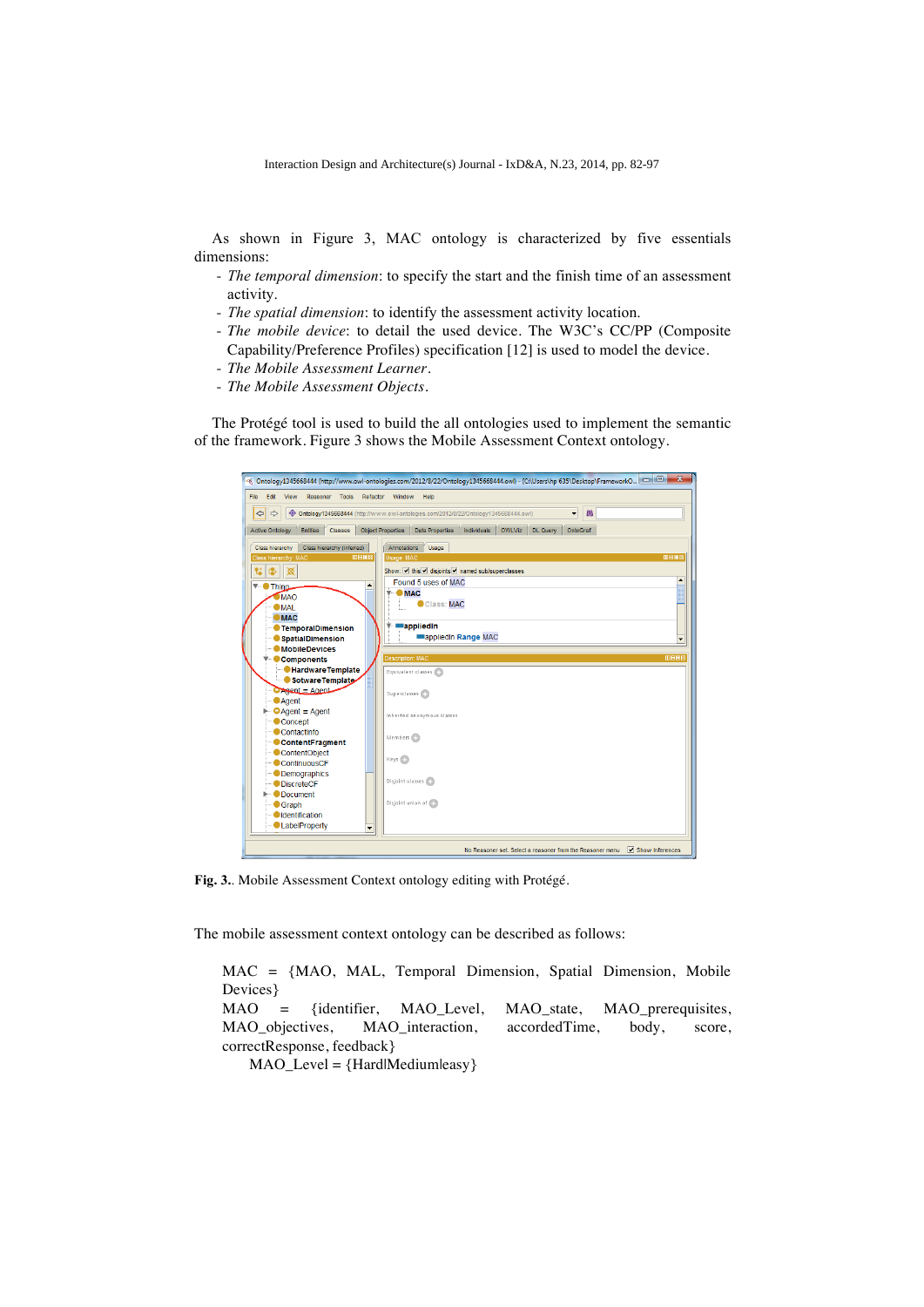$MAO<sub>state</sub> = {NotV<sub>is</sub>itedSolvedCorrectSolvedIncorrect|V<sub>is</sub>itedNotSolved}$  $MAO$  interaction =  ${MCO}$  $MRO$  $T/Flfill$  in blanks  $}$  $body = \{MAO$  test, MAO context, MAO content $\}$ MAO\_content =  ${audio|video|}$ image|text} MAL = {identification, LearnerAccount, MAL\_prerequestes, MAL\_Level}  $identification = \{name, formame, address, contactInfo, demographies, agent\}$  $contactInfo = {email, mobile, telephone, web page}$ demographics =  $\{gender, birthdate, place of birth, uid\}$  $agent = {agentid, agentDomain}$ MAL\_prerequestes = {Beginner|Intermediate|Advanced}  $Temporal Dimension = {begin(yyyy:mm:dd;hh:mm), end(yyyy:mm:dd;hh:mm)}$  $SpatialDimension = \{LocalType, Local description\}$ LocalType={Private|PublicNoisy|PublicQuiet}  $MobileDevices = {components (hardware, software)}$ 

The Assessment Resource Layer regroups a set of logical rules. The definition of logical rules permits reasoning over distributed information. Rules which are defined in first-order-logic can be applied to achieve assessment personalization in mobile learning environments. The use of first-order-logic (FOL) is driven by the promise of convenience in transcribing rules from the natural language to logical language [9]. Context reasoning is done here to generate the most suitable assessment object. A Personalized Component (PC) is used as a finite set of FOL sentences describing the personalization of the assessment functionality [10]. The PC is composed of constants and rules. We hence define the constant **Selected** specifying if a MAO is selected. This constant and its negation (**NotSelected**) appear in rules. In the following, we present some FOL rules:

- A MAO is recommended to be selected if all its prerequisites are acquired by the learner:

```
(∀ concepts C, ∀MAO O, ∀ MAL L (MAO_prerequisites (O, C) 
\cap MAL prerequisites (L, C) \rightarrow PC (O, L, Selected))).
```
- A MAO having the state **NotVisited, VisitedNotSolved** or **SolvedIncorrect** can be selected:

(∀ MAO O, ∀ MAL L (MAP\_state (O, L, NotVisited) ∪ MAP state (O, L, VisitedNotSolved) ∪ MAP state (O, L, SolvedIncorrect))  $\rightarrow$  PC (O, L, Selected)).

#### - A MAO having the state **SolvedCorrect** cannot be selected:

( $\forall$  MAO O,  $\forall$  MAL L (MAP state (O, L, SolvedCorrect))  $\rightarrow$  PC (O, L, Not Selected)).

- A MAO is selected if at least one of its objectives is a keyword specified by the learner: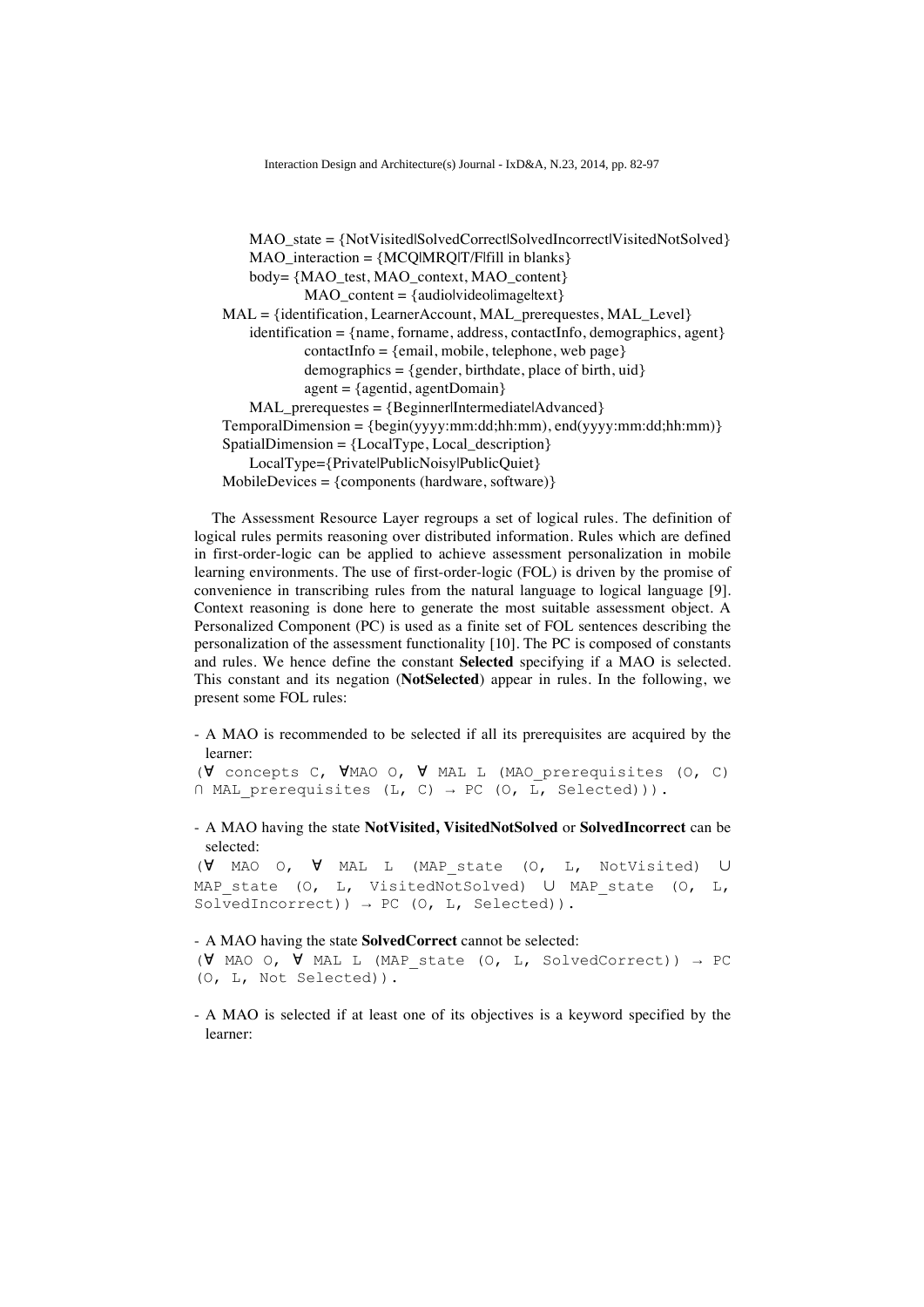( concepts C, ∀ MAO O, ∀ MAL L (MAO\_objective (O, C) ∩ keywords  $(C)$ )  $\rightarrow$  PC  $(O, L,$  Selected)).

- A MAO is selected for assessing if its type is compatible with the used device. We assume that MAOs have types: MCQ, MRQ, True/False, and fill in blanks. Fill in blanks questions can only be displayed in laptops:

(∀ MAO O, ∀ Interaction I (Interaction (O, Type) ∩ Compatibility (O, Device))  $\rightarrow$  PC (O, MAL, Selected)).

- MAO's generation depends on the location type. In fact, if the location type is private or public noisy then all MAOs content type can be generate. If the location type is public quiet then only MAOs that don't contain audio content can be displayed:<br> $(MAO O)$ 

```
Local L (ContentType (O, "audio") ∩ Local (L,
"PublicQuick") + -PC (MAO, MAL, Selected)).
( MAO O,  Local L (ContentType (O, "Text") ∩ Local (L, 
"PublicQuick")) \rightarrow PC(MAO, MAL, Selected).
```
Using rules to deduce contexts can lead to ambiguity when different rules are activated simultaneously. We then need to resolve conflicts between deduced contexts. To effectively exploit mobile assessment objects, selection criteria must be established. The MAOs generation is done by using an algorithm for assessment resources retrieval [10].

# **5 Semantic Layer**

Semantic Layer holds services composing the core of the PMAF. It interacts with the Assessment Context Layer and the Assessment Resources Layer to deliver a personalized mobile assessment test. The Semantic Layer is composed of three sub layers: (1) Mobile Assessment Context Acquisition, (2) Mobile Assessment Reasoning, and (3) MAOs List Delivery.

#### **5.1 Mobile Assessment Context Acquisition**

It represents the first level of our personalization engine allowing to detect context dimensions: used device, local type, assessment activity accorded time, and so on. Context dimension are retrieved from the GLI. Furthermore, the system must retrieve the type of used operating system in order to specify used device (mobile phone, PDA, laptop). So on, context acquisition's dimensions may be done in two ways:

- Explicit Acquisition: executed due to the learner's interaction with the system.
- Implicit Acquisition: represented as an automatic detection of context dimensions.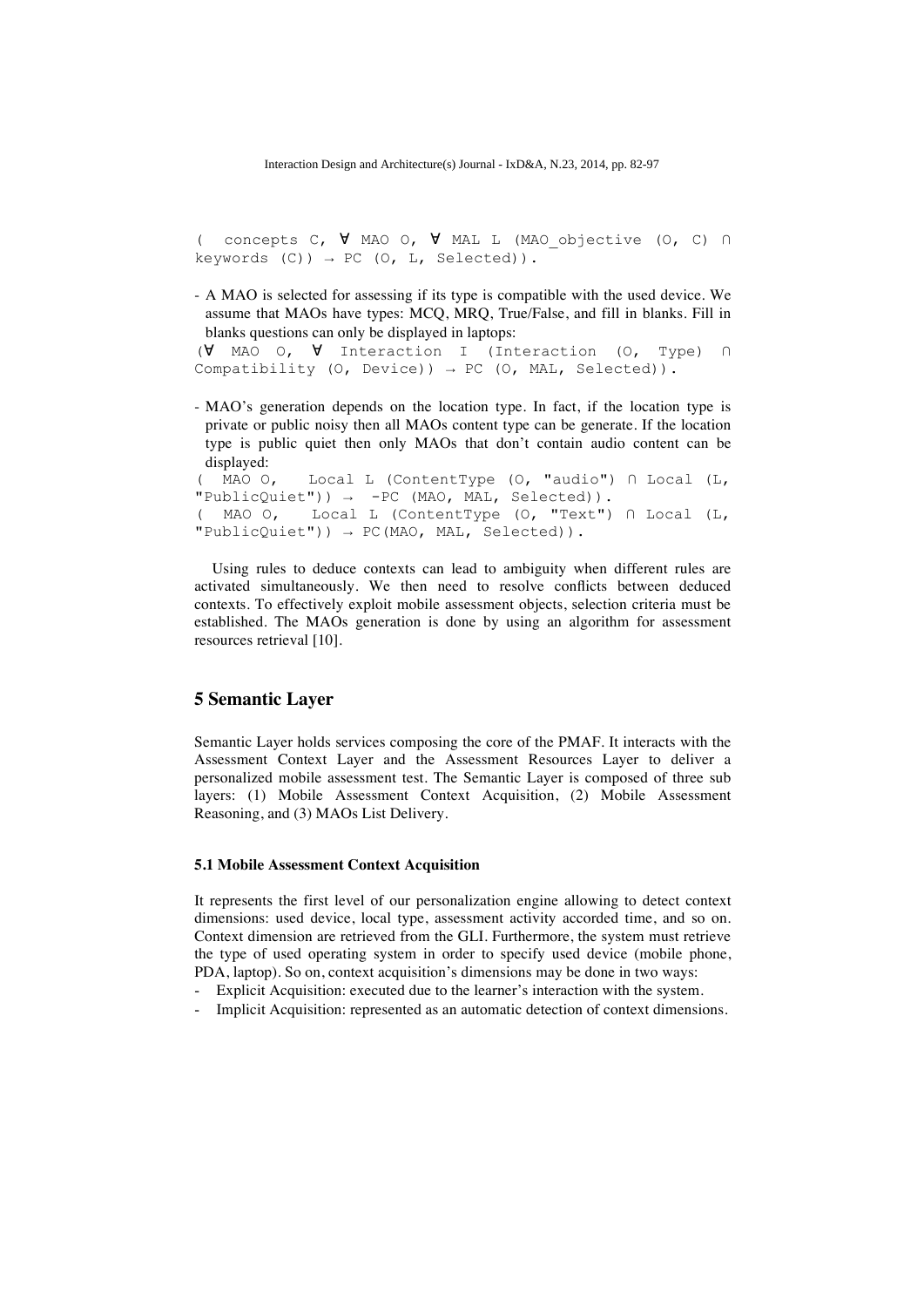#### **5.2 Mobile Assessment Reasoning**

This layer represents the reasoning information provided by learner or other sensors. It is based essentially on the use of a personalized assessment resources retrieval algorithm. The key of the algorithm is the use of ontologies, logical rules, and an assessment resources matching method [10]. A set of meta-reasoning rules are applied to extract the most appropriate assessment resources. The algorithm is followed in three distinct steps:

- *Filtering*: this first step is based on the use of a set of rules that excludes a number of assessment resources and deducts them from the global assessment resource set. It consists of filtering the initial assessment resource list by excluding resources that do not fit in the mobile assessment context.
- *Personalization*: the second step depends mainly on the learner profile and the assessment portfolio. It consists to personalize assessment resources according the learner profile and MAO resources states. The result is the generation of a list of questions personalized and adapted to the mobile assessment context.
- *Grading*: the result of the first and second steps of the retrieval algorithm is a list of MAOs filtered and personalized to the learner profile and the assessment context. This list is not presented in an order that meets maximum assessment activity objectives. The optimization process step is to allocate weights to some parameters. Weights help to determine the mobile assessment object must be submitted first.

The Semantic Layer is where the codes step arises. The main program for assessment resource generation is written in Java to take advantage of its object oriented technology and to allow integration of its output into dynamic web sites using Java Server Pages technology. Apache Tomcat was chosen as a web Servlet container and web server to run JSP script. The PMAF is based on mobile web applications employing the Model View Controller architecture: for the model, RDF files are used where different kinds of context information can be managed; for the view, JSP is used; and for the controller, Java and Web services are employed.

Indeed, the proposed system is a collection of stateless Web Services in order to obtain advantages of ensuring interoperability and data exchange. The PMAF is based on the use of REST (REpresentational State Transfer) Web Services architecture. It is a stateless client-server architecture in which the web services are viewed as resources and can be identified by their URIs. Web Services are available to search for lightweight MAO from RDF document.

Concretely, a mobile assessment system that performs a personalization assessment task needs to represent different types of information traduced in logical rules. To select the most appropriate assessment resource, the system uses a set of logical rules. To realize this, it is necessary to choose a Semantic Web query language, which enables to query RDF resources. SPARQL is designed to query data conforming to the RDF data model. Queries must be consistent with different logical rules already established. To validate SPARQL queries, the Java API for RDF Jena is integrated. Jena is used to create and manipulate RDF graphs and to construct Semantic Web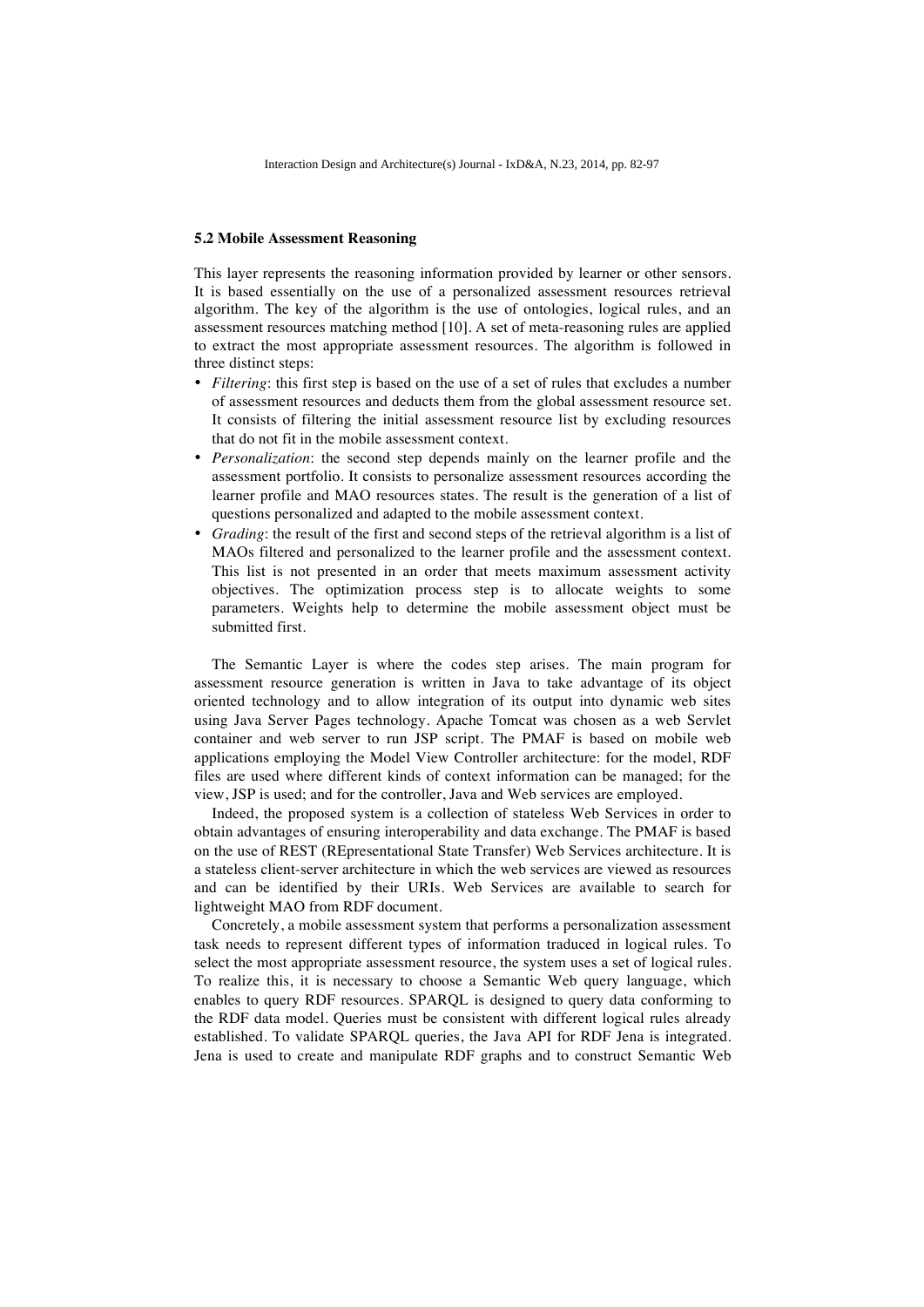applications. Based on the use case scenario detailed in Section 3, contextual data would contain information about: assessment activity topic (following query line 4), assessment activity accorded time (following query line 5-6), assessment activity objectives (following query line 7-8), assessment activity local type (following query line 9-10), the delivery media which in this specific case is an iPhone. Based on this current in-use, we can query the Mobile Assessment Object ontology to generate a personalized mobile assessment test accorded to the learner context. The following excerpt shows an instance of such a query in the SPARQL query language:

1. PREFIX obj:<http://www.owl-ontologies.com/MAOOntology.owl#>

2.SELECT ?identifier ?interaction\_type ?accorded\_Time ?MAO\_state ?learner\_Level ?MAO\_Level (GROUP\_CONCAT(DISTINCT ?objectives; separator='; ') AS ?objectives) (GROUP\_CONCAT(DISTINCT ?MAO\_prerequestes; separator='; ') AS ?MAO\_prerequestes) ?Text\_question ?Context\_question ?Proposition\_question 3.WHERE {

4. ?x obj:Topic " Object Oriented Programing ".

5.?x obj:accorded\_Time ?accorded\_Time.

6.Filter (?accorded\_Time <=30).

7.?x obj:objectives ?objectives.

8.Filter (?objectives IN ("class", "object", "heritage" ))

9.?x obj:local dependancy ?local dependancy.

10.Filter (?local\_dependancy IN ("Public noisy")).

11.?x obj:MAO\_state ?MAO\_state.

12.Filter (?MAO\_state NOT IN ("VisitedSolvedCorrect")).

13.?x obj:MAO\_state ?MAO\_state.

14.?x obj:has\_level ?MAO\_level.

15.?MAO\_level obj:learner\_Level ?learner\_Level.

16.?MAO\_level obj:MAO\_Level ?MAO\_Level.

17.?x obj:MAO\_prerequestes ?MAO\_prerequestes.

18.?x obj:interaction\_type ?interaction\_type.

19.?x obj:device\_dependancy ?device\_dependancy.

20.?x obj:has\_Body ?MAO\_Body.

21.?MAO\_Body obj:Text\_question ?Text\_question.

22.?MAO\_Body obj:Context\_question ?Context\_question.

23.?MAO\_Body obj:Proposition question ?Proposition question.

24.?x obj:identifier ?identifier .}

26.GROUP BY ?identifier ?interaction\_type ?accorded\_Time ?MAO\_state ?learner\_Level ?MAO\_Level ?Text\_question ?Context question ?Proposition\_question ?Response\_Value

The PMAF collects context information. It queries the MAO ontology, the MAL ontology, the MAP ontology and the MAD ontology. Then, it executes the Personalized Assessment Resources Retrieval algorithm.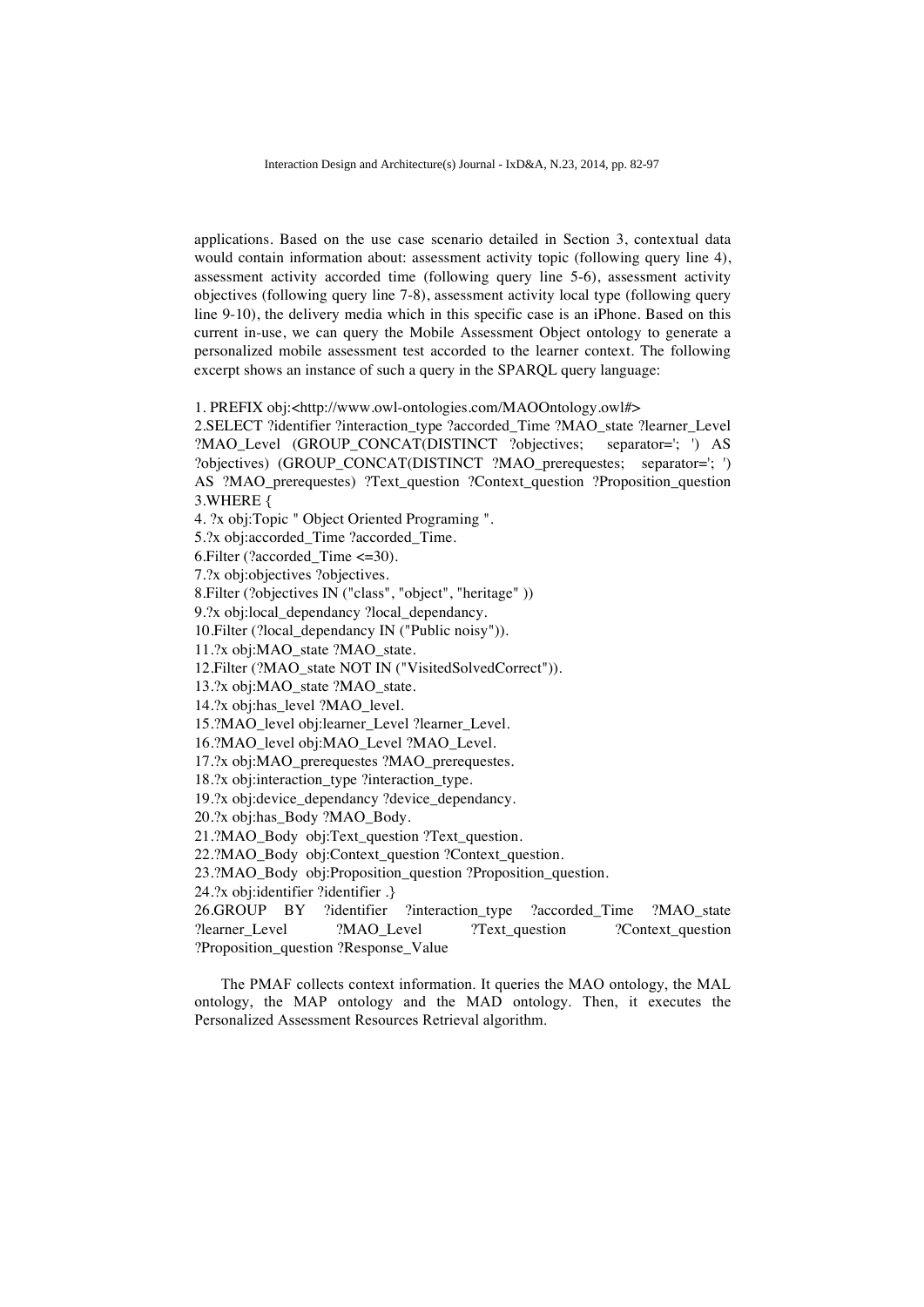#### **5.3 Mobile Assessment List Delivery**

MAOs List Delivery is the last step allowing assessment resources generation. It is also responsible for displaying the required resources. The personalized mobile assessment test related to learner demands and according to his/her mobile assessment context as described in the above scenario is shown in Figure 4.

| <b>Personalized Mobile Assessment System</b>                                                                                                                                                                                                                            |   |   |  |  |
|-------------------------------------------------------------------------------------------------------------------------------------------------------------------------------------------------------------------------------------------------------------------------|---|---|--|--|
| la classe A ne peut pas être compilée                                                                                                                                                                                                                                   |   |   |  |  |
| Parmi les proposition ci-aprés, choisir la seule réponse correcte.<br>Soit la classe : class A (public int i;). Le code suivant A a=new A();Object o=a;o.i=10;:                                                                                                         |   |   |  |  |
| est correct (il peut être compilé et exécuté)                                                                                                                                                                                                                           |   |   |  |  |
| · n'est pas correct (il ne peut pas être compilé et exécuté)                                                                                                                                                                                                            |   |   |  |  |
| Parmi les proposition ci-aprés, choisir la seule réponse correcte.<br>On considère la classe définie par : class A {int i; }. L?exécution de: A a=new A();A b=new A(); a.i=10; b=a; b.i=5; if(a==b) System.out.println("EGAL"); else<br>System.out.println("PAS EGAL"); |   |   |  |  |
| affiche EGAL                                                                                                                                                                                                                                                            |   |   |  |  |
| affiche PAS EGAL<br>Ю                                                                                                                                                                                                                                                   |   |   |  |  |
| provoque une erreur                                                                                                                                                                                                                                                     |   |   |  |  |
| Parmi les proposition ci-aprés, choisir la seule réponse correcte.<br>On considère la classe définie par : class A {int i; void print(){System.out.println(i); }} L?exécution de: A a=new A(); A b=new A(); a.i=5; b.i=10; a.print();                                   |   |   |  |  |
| affiche 5                                                                                                                                                                                                                                                               |   |   |  |  |
| $\bullet$ affiche 10                                                                                                                                                                                                                                                    |   |   |  |  |
| la classe A ne peut pas être compilée                                                                                                                                                                                                                                   |   |   |  |  |
| O                                                                                                                                                                                                                                                                       | 0 | Ø |  |  |

**Fig. 4.**. Personalized Mobile Assessment Test Generation

Interacting with the test, the leaner can evaluate his progress by showing a statistical result detailing the percentage of correct/false answers and the corresponding correct response (figure 5). The result is then saved in the mobile assessment portfolio.



**Fig. 5.**. Learner's Mobile Assessment Test Interaction.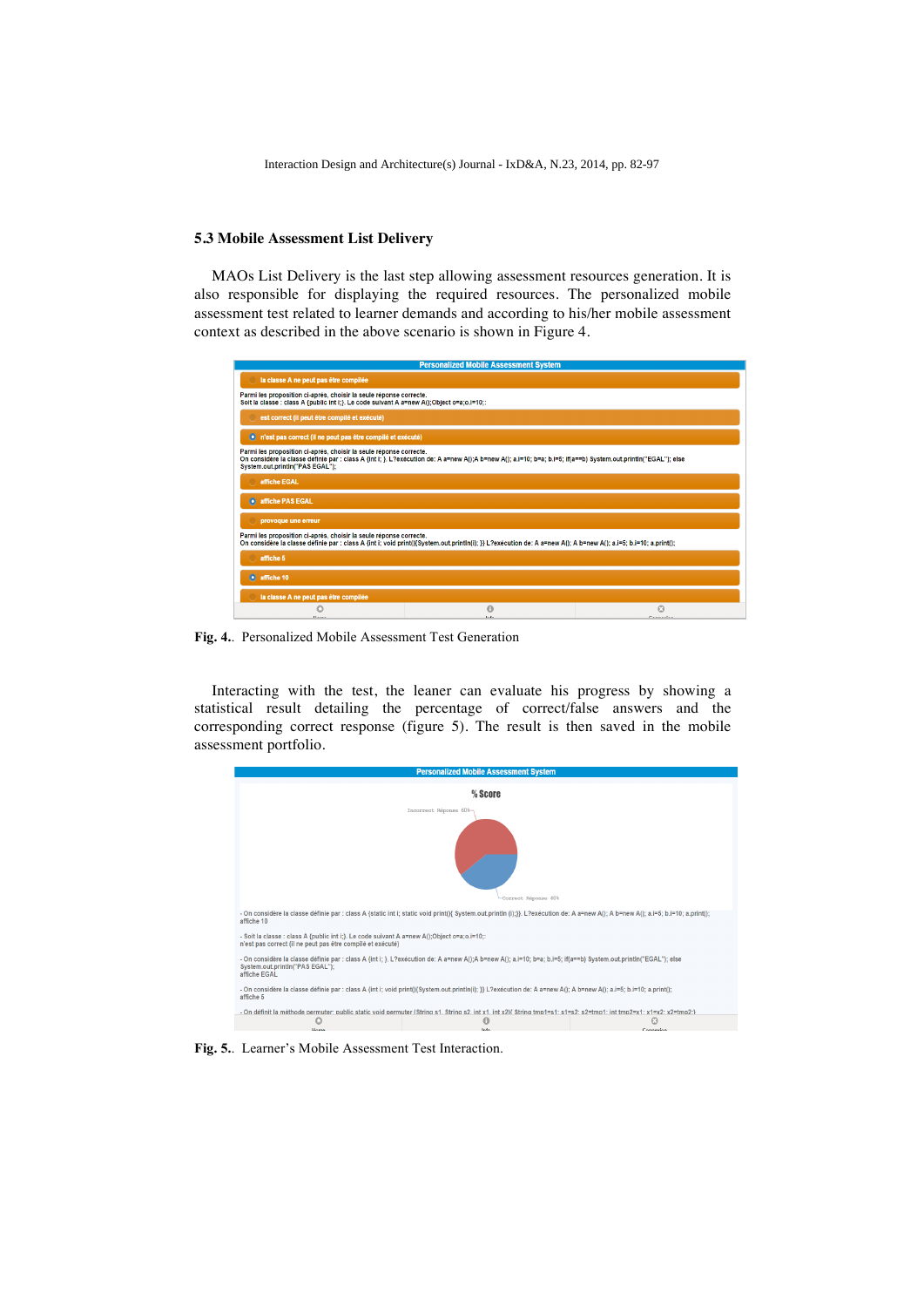# **6 Personalized Mobile Assessment System Evaluation**

PMAS evaluation is designed to test personalization and adaptation aspects. The system feasibility is also checked. We have carried out experiments with university students from 3<sup>rd</sup> year bachelor and master's students in Computer Science at the Higher Institute of Computer Science and Management of Kairouan. The objective is to evaluate student's results and satisfaction when they test the system on various devices type (PC, PDA and mobile phones), change location type (public quiet, public noisy), and use the system for many times to assess their prerequisites.

Evaluation was executed with 30 students in the same institute. Students were divided according to their prerequisite in OOP (Objects Oriented Programming) course in two groups: students whose level is intermediate and others whose level is beginner. The system is equipped with 80 questions. A system performance evaluation form was distributed to all students. The form consists of 16 questions based on 4 assumptions. The following table shows PMAS assumptions.

| <b>Hypothesis</b>           | Hypothesis description                                            |  |
|-----------------------------|-------------------------------------------------------------------|--|
| Evaluation<br>H1:           | of   H1 is composed of 4 questions testing student's level and    |  |
| personalization aspect      | student's portfolio.                                              |  |
| H <sub>2</sub> : Evaluation | of   H2 is also composed of 4 questions. Students are invited to  |  |
| adaptation aspect           | compare the generated test by changing: the location and          |  |
|                             | device.                                                           |  |
| Evaluation<br>H3:           | of   H3 consists of 4 questions. Students are invited to improve  |  |
| usability                   | their opinions in terms of: navigation, generic use, etc.         |  |
| Evaluation<br>H4:           | of   H4 consists of 4 questions testing effectiveness and futures |  |
| improvements<br>and         | adaptations.                                                      |  |
| system guidance             |                                                                   |  |

**Table 1.** Evaluation hypothesis

The histogram shown in Figure 6 presents the answered questions according to students' levels.

Most intermediate students have clearly perceived the personalization criteria. The majority of beginner students find the criteria less respected. Indeed, students must use the system for many times and respond correctly to some questions in order to appreciate personalization aspect. The analysis of H2 affirms that adaptation aspect is appreciates by both groups. A change of local type or of used device reveals differences between tests' generation. From H3 and H4, we can deduce that beginner students found more difficulties when they use the system. This result is mainly due to the difficulty of OOP courses content. Indeed, most beginner students believe that generated tests are more difficult than their level. Also, most students prefer to use the system with large screen devices. This is mainly due to the student's habits in using small screens generally for entrainment and not for learning and assessment.

In addition, students were motived to use the system and found that is an effective tool for self-assessment in a mobile environment. They suggested also to generalize the system to other courses.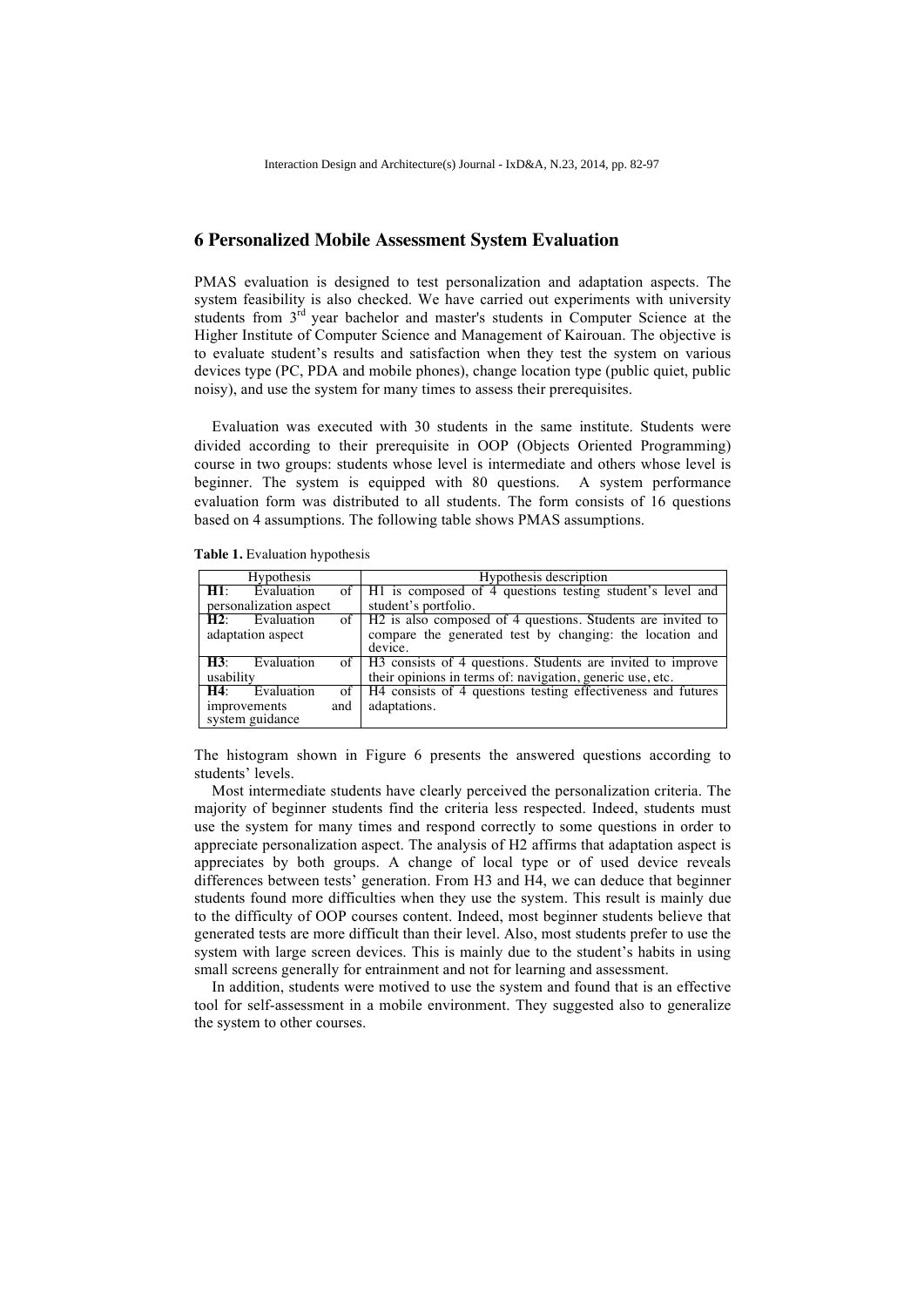

**Fig. 6.**. Histogram representing answered questions according to students' levels.

Preliminary results of our first experiment are encouraging. In particular they claim the respect of the two criteria of personalization and adaptation. In addition, they confirm that the system can be used by a large community of students as soon as the tool is hosted and generated for several knowledge domains.

### **6 Related Works and Discussions**

In this work, an approach for supporting personalized assessment in mobile learning environment combining Semantic Web technologies is presented. We explain how assessment has been addressed in mobile environment in recent years. Alternatively, the use of Semantic Web technologies in mobile learning environment will be discussed.

The provision of assessment system in mobile environment has been an active area of research in last decade. The findings of recent studies show that using mobile learning environments have positive impacts on developing assessing methodologies. Chen [13] proposed a Mobile Assessment Participation System using PDAs as platform. The system facilitated the effectiveness of self and peerassessment in classrooms. Hwang and Chang [15] explored a mobile learning system using formative assessment based mobile learning. The system uses a mechanism for conducting a local cultural learning activity with wireless networks and PDAs. Furthermore, an in-field activity on an indigenous culture course of an elementary school with a formative assessment-based learning strategy was conducted [16].

Generally speaking, the above detailed research works and others require improvements. The consideration of context dimension in a mobile environment is required. Therefore, they are not suitable for personalized mobile assessment test generation. In addition, such systems require specific web services-based architecture. For this reason, they cannot be easily reused in different domains and for different assessment contexts. The framework that we propose encapsulates context dimension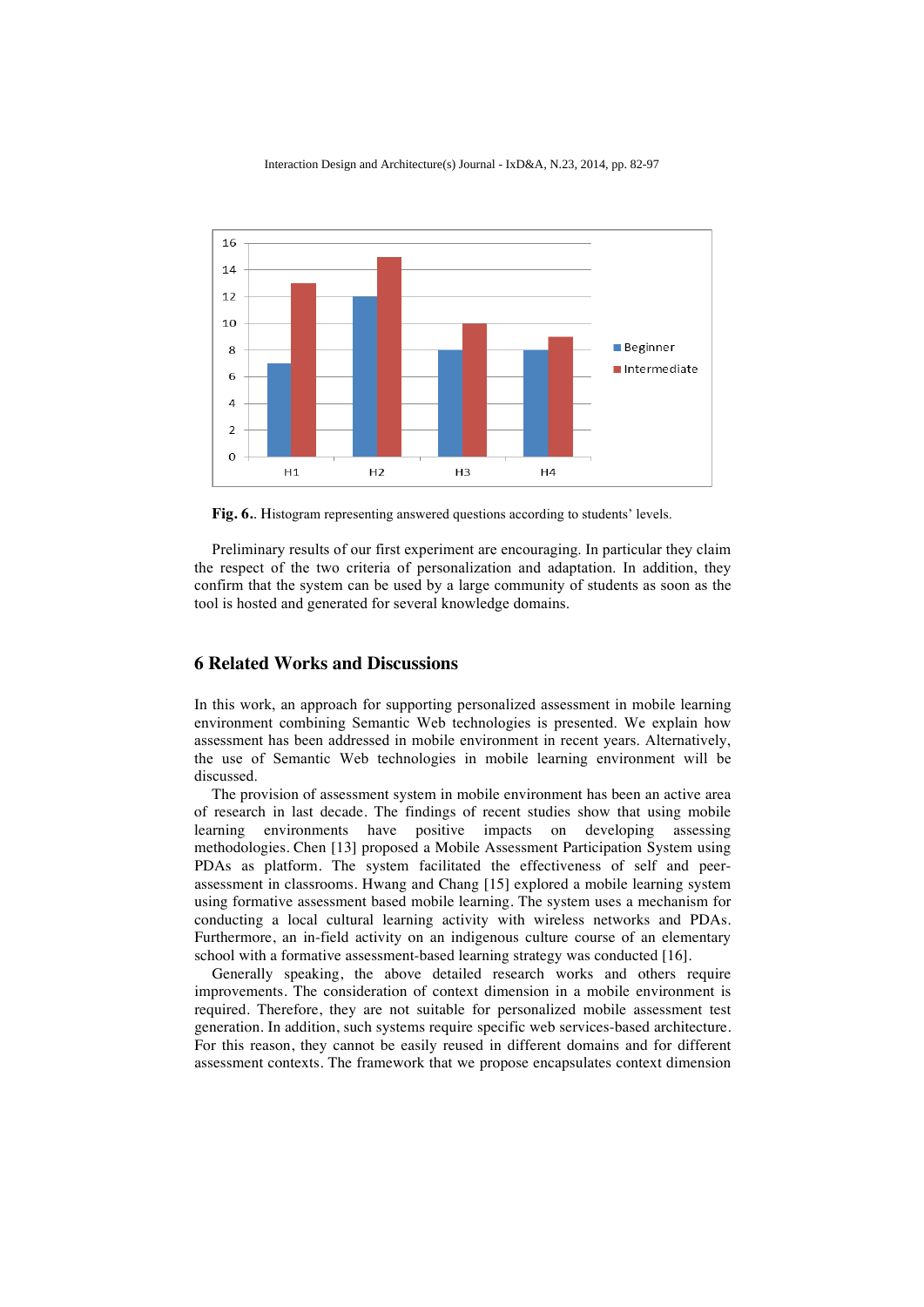reuse and provides personalization of assessment in mobile learning environments enabling automatic generation of mobile assessment objects. We use ontologies to model assessment objects, learners profiles, assessment context and the semantic annotations to classify the learner interaction with his/her mobile context.

Recently, Semantic Web technologies have been increasingly used as a tool for generating, organizing and personalizing eLearning content, including e-assessment [17]. The use of ontologies for context modeling in many research works explores the relationship between Semantic Web technologies and context modeling. EasyMeeting and Cobra prototypes [3] demonstrated the feasibility of using OWL ontologies to let distributed agents share knowledge and reason about contextual information. Semantic web technologies especially ontologies were also used as an efficient modeling approach to propose an exhaustive learner model called "learner context" [14]. In this work, the context was defined as a set of evaluative elements appropriate to the interaction between learner and learning application. An attempt to solve some imposed mobile environment' problems is made in [7] by proposing an ontologybased framework for context-aware mobile learning. The system consisted mainly of a rule-based ontology and a search agent.

Nonetheless, the use of semantic web technologies to personalize assessment in mobile learning environment is still rarely studied. The role of ontologies in designing assessment resources has been less evoked. Only recently, techniques for ontologybased assessment design strategies start to emerge [6], [8]. In this paper, an attempt was made to deal with some of the imposed challenges. In fact, most educational systems incorporate solutions for assessment based on unified questions delivered to learners independent of their profiles and competences. Nevertheless, there is clear need for approaches considering the use of personalization approaches in mobile environments for assessment resource generation.

# **7 Conclusion and Future Work**

This paper proposes a Web Services-based framework to personalize assessment activities in mobile learning environments. The assessment-based approach is built on top of ontologies, semantic annotations, and a personalized assessment algorithm allowing assessment resources filtering and personalization. The algorithm operates based on constraints and rules for automatic assessment resources generation. The first order logic language is also employed to make context reasoning. To interrogate and reason over ontologies, SPARQL language is employed as an RDF query language able to retrieve and manipulate data stored in RDF documents. The mobile assessment resources generation is based on the use of Restful web services. The results obtained in a real course (object oriented programming course) are promising, since the system is capable of generating personalized assessment resources in mobile learning environment. The qualitative and quantitative evaluation of the system is done with university students from  $3<sup>rd</sup>$  bachelor and master's student in computer science.

In the future we plan to do more experiments with students with different backgrounds (such as medicine, chemistry or physics students). Finally, we hope to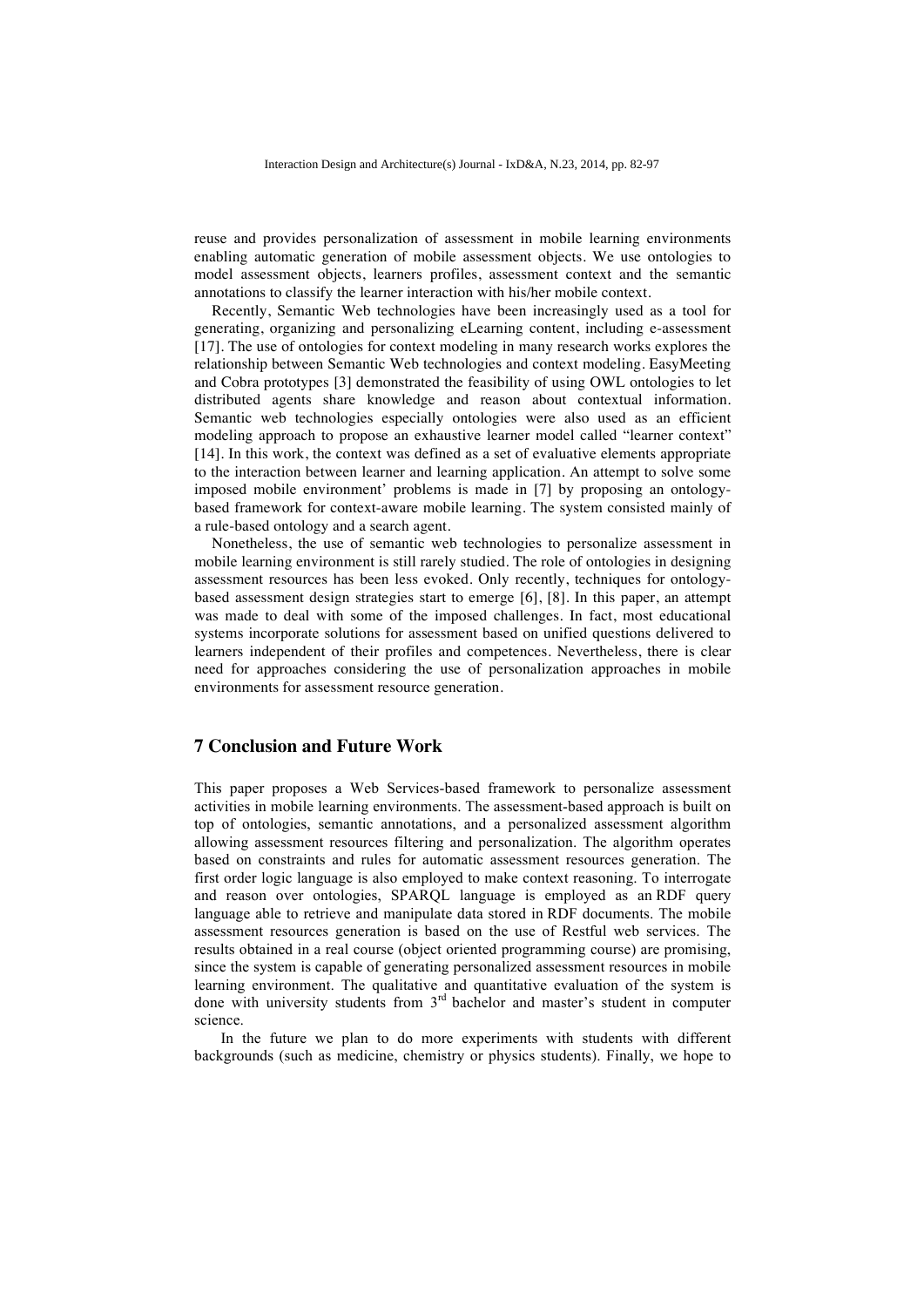add more different types of items into the system, such as matching or ordering questions and others types.

# **References**

- 1. Riad A. M., El-Ghareeb H. A.: A Service Oriented Architecture to Integrate Mobile Assessment in Learning Management Systems, Online Submission, 9, 200-219 (2008).
- 2. Jinhong W.: An Ontology-Based Context Awareness Approach in Autonomous Mobile Learning, ICEE '10 Proceedings of the 2010 International Conference on E-Business and E-Government, 1755 – 1759 (2010).
- 3. Chen H., Finin T., Joshi A., Kagal L., Perich F., Chakraborty D.: Intelligent agents meet the semantic web in smart spaces, Internet Computing, IEEE, 8(6), 69-79 (2004).
- 4. Motiwalla L. F.: Mobile learning: A framework and evaluation, Computers & Education, 49(3), 581-596 (2007).
- 5. Pham-Nguyen C., Garlatti S., Lau B. Y., Barbry B., Vantroys T.: An adaptive and contextaware scenario model based on a web service architecture for pervasive learning systems, International Journal of Mobile and Blended Learning (IJMBL), 1(3), 41-69 (2009)
- 6. Harchay A. et al.: Towards a Formal Description of Mobile Personalized Assessment, The Second International Conference on Communications and Information Technology (ICCIT), 270 – 275 (2012).
- 7. Berri J., Benlamri R., Atif Y.: Ontology-based framework for context-aware mobile learning, In Proceedings of the 2006 international conference on Wireless communications and mobile computing, 1307-1310 (2006).
- 8. Harchay A., Cheniti-Belcadhi L., Braham R.: A Model Driven Infrastructure for Context-Awareness Mobile Assessment Personalization, 11th IEEE International Conference on Trust, Security and Privacy in Computing and Communications, TrustCom 2012 (2012).
- 9. Cheniti-Belcadhi L., Henze N., Braham R. : Assessment personalization in the Semantic Web, Journal of Computational Methods in Science and Engineering, 8(3), 163-182 (2008).
- 10. Harchay A., Cheniti-Belcadhi L., Braham R.: Retrieval and Personalization of Mobile Assessment in the Semantic Web, International Conference on Engineering Education and Research, ICEER (2013).
- 11. ALOCoM Core Ontology, 2010, http://jelenajovanovic.net/ontologies/loco/alocomcore/spec/
- 12. Composite Capability/Preference Profiles specification, 2004, http://www.w3.org/TR/CCPP-struct-vocab/
- 13. Chen C. H.: The implementation and evaluation of a mobile self-and peer-assessment system, Computers & Education, 55(1), 229-236 (2010).
- 14. Laroussi M.: Ontology in Adaptive Learning Environment, Workshop on Learning Technology for Education in Cloud, LTEC'12, 167-177 (2012).
- 15. Hwang G. J., Chang H. F.: A formative assessment-based mobile learning approach to improving the learning attitudes and achievements of students, Computers & Education, 56(4), 1023-1031 (2011).
- 16. Chu H. C.: Potential Negative Effects of Mobile Learning on Students' Learning Achievement and Cognitive Load-A Format Assessment Perspective, Educational Technology & Society, 17(1), 332-344 (2014).